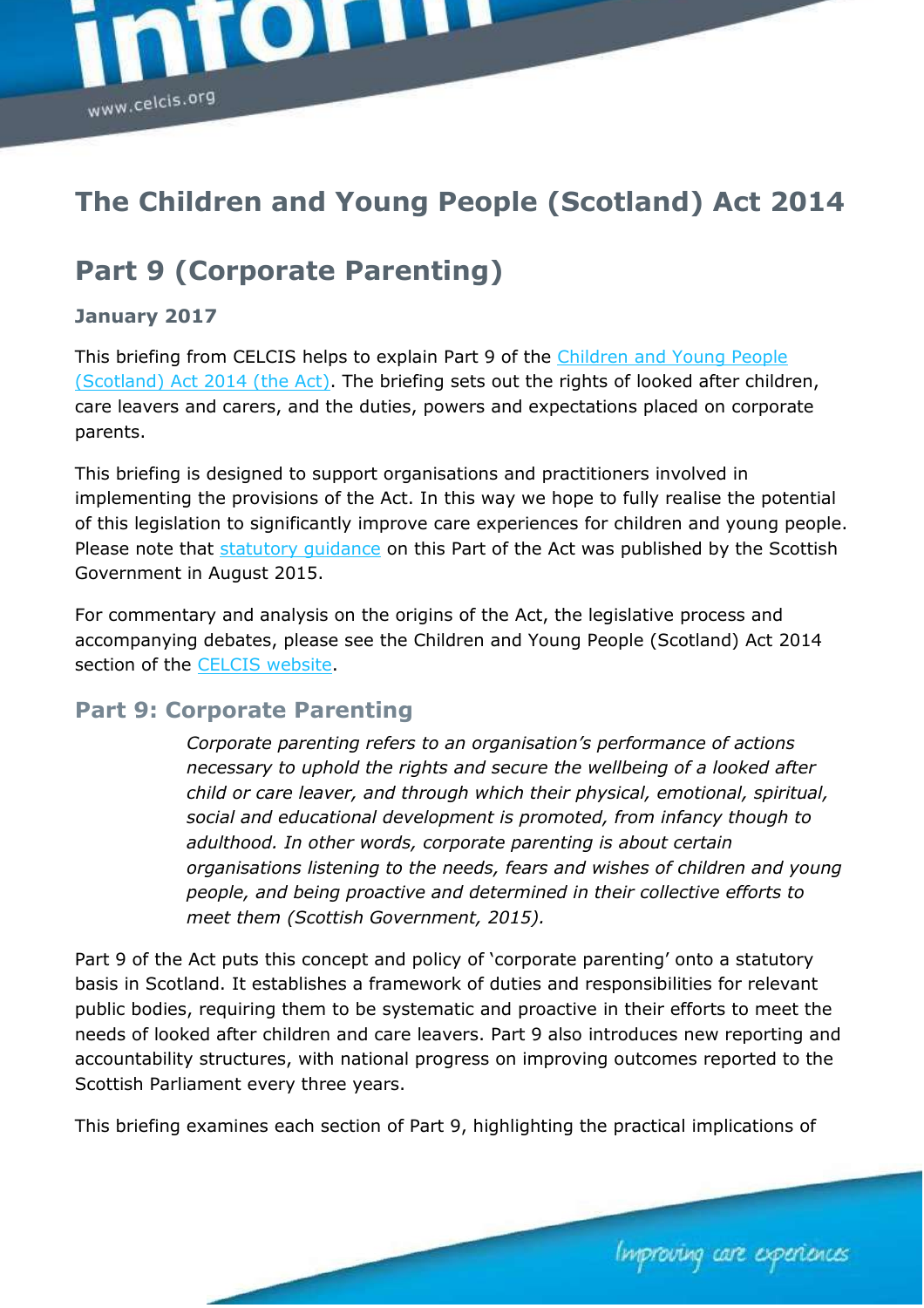the legislative provisions. It includes explanations about the population of children and young people to whom corporate parenting applies, and the duties of corporate parents.

Please note that a 'Frequently asked questions' section is available at the end of the document.

# **Key points from Part 9 (Corporate Parenting)**

- Part 9 (Corporate Parenting) of the Act came into force in April 2015.
- Corporate parenting responsibilities' extend to all looked after children, aged from birth to when they cease to be looked after. This includes children in foster care, residential care, secure care, 'looked after at home' (on Compulsory Supervision Orders with no condition of residence) and those in formal kinship care. It also includes disabled children who are 'looked after' on a series of short breaks. Corporate parenting responsibilities also apply to care leavers who were looked after on their 16th birthday (or subsequently); the responsibilities continue to apply until the care leaver reaches their 26th birthday.
- Schedule 4 of the Act specifies the public bodies which will be considered 'corporate parents'. Inclusion in the Schedule means that the organisation must comply with all the provisions of Part 9 (unless it is stated otherwise). These responsibilities are statutory duties of every corporate parent in so far as they are consistent with the proper exercise of the organisation's other functions.
- Guidance from the Scottish Government is available to assist corporate parents, and CELCIS has produced a series of [implementation notes](https://www.celcis.org/knowledge-bank/spotlight/implementing-corporate-parenting-duties/) to support corporate parents with the planning and implementation of their Part 9 duties.
- Every corporate parent is expected to fulfil the corporate parenting duties in their own way, consistent with their own purpose and functions. These duties include:
	- Being [alert](https://www.celcis.org/files/9114/5926/0819/Corporate-parenting-Implementation-Note-2-to-be-alert-and-assess.pdf) to matters which adversely affect the wellbeing of looked after children and care leavers;
	- [Assessing](https://www.celcis.org/files/9114/5926/0819/Corporate-parenting-Implementation-Note-2-to-be-alert-and-assess.pdf) the needs of those children and young people for the services and support they provide;
	- [Promoting](https://www.celcis.org/files/6114/5926/2754/Corporate-parenting-Implementation-Note-5-promote-opportunities-access.pdf) the interests of those children and young people;
	- Seeking to provide [opportunities](https://www.celcis.org/files/6114/5926/2754/Corporate-parenting-Implementation-Note-5-promote-opportunities-access.pdf) which will promote the wellbeing of looked after children and care leavers;
	- Taking action to help children and young people [access](https://www.celcis.org/files/6114/5926/2754/Corporate-parenting-Implementation-Note-5-promote-opportunities-access.pdf) such opportunities and make use of the services and support provided.
- All corporate parents must prepare, publish and review a 'corporate parenting [plan](https://www.celcis.org/files/4514/5926/1023/Corporate-parenting-Implementation-Note-4-planning-and-reporting.pdf)', which details how they will exercise their 'corporate parenting responsibilities' and other Part 9 duties. The Act encourages [collaborative working](https://www.celcis.org/files/6914/5926/1037/Corporate-parenting-Implementation-Note-3-collaboration.pdf) between corporate parents to develop, enact and monitor plans.
- Corporate parents have to [report](https://www.celcis.org/files/4514/5926/1023/Corporate-parenting-Implementation-Note-4-planning-and-reporting.pdf) on how they have delivered on their 'corporate parenting plan'. Part 9 also gives Scottish Ministers the power to request

Improving care experiences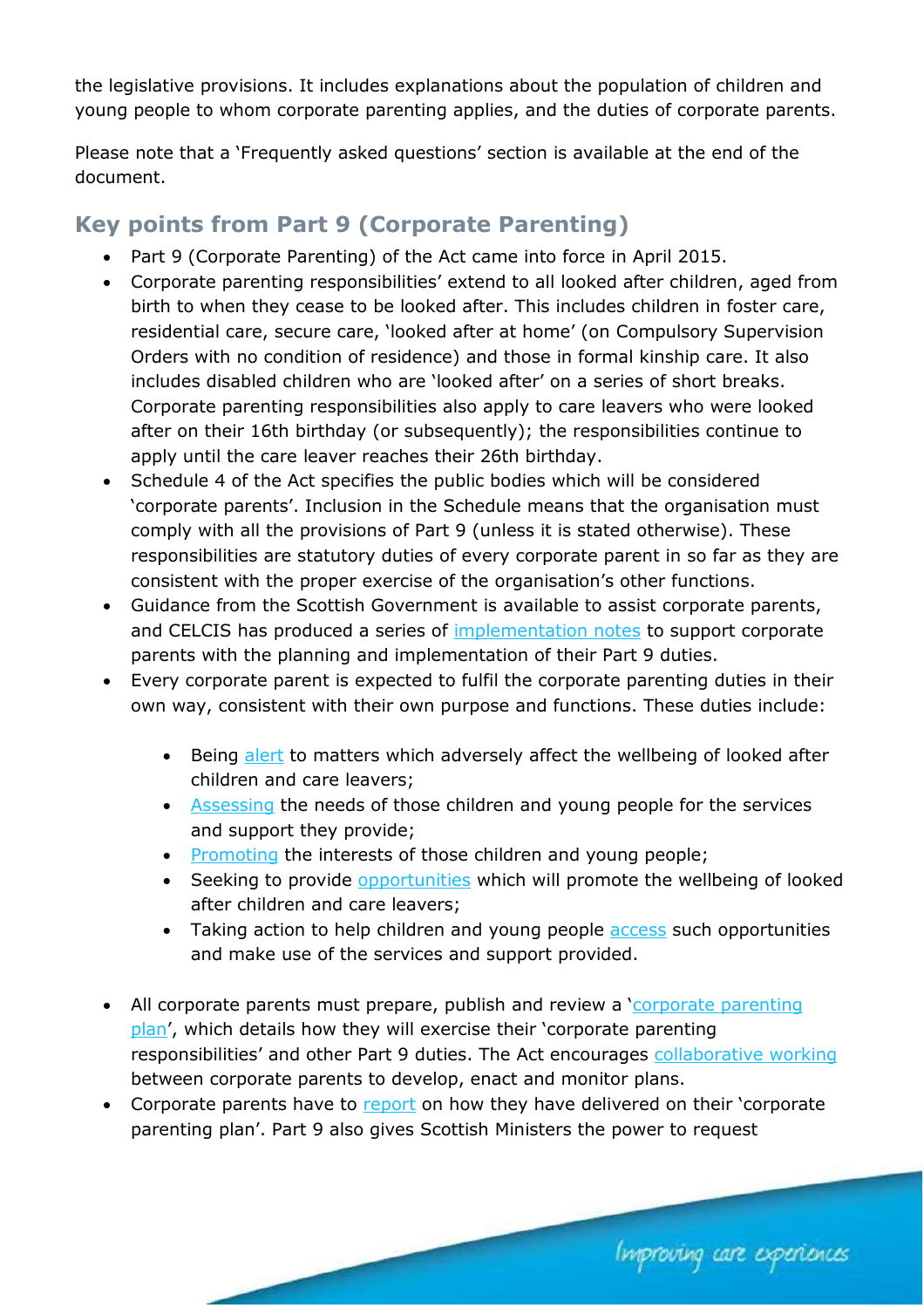information from corporate parents about how they are fulfilling their corporate parenting duties.

- Corporate parents must give regard to any guidance on corporate parenting issued by Scottish Ministers.
- Corporate parents will also have to comply with any directions issued by Scottish Ministers. These will be instructions for specific corporate parents, relating to how they exercise their corporate parenting responsibilities. (The Commissioner for Children and Young People in Scotland and 'Post-16 Education Bodies' are exempt from this specific duty.)
- At the end of each three-year period, Scottish Ministers will present a report to Parliament detailing how Scotland has exercised its corporate parenting responsibilities during that time. The three-year period started in April 2015. It is likely that Scottish Ministers will seek information from corporate parents in the preparation of this report.

### **Overview of Part 9 (Corporate Parenting)**

The provisions in Section 56 determine that any individual or organisation listed in Schedule 4 (of the Act) will be considered a 'corporate parent'. The section also provides certain organisations with exemptions from duties prescribed by Part 9, and provides Scottish Minsters with the power to amend Schedule 4 (adding, deleting or amending names) through secondary legislation.

Section 57 describes the population of children and young people to which 'corporate parenting' applies. This part applies to every child who is looked after by a local authority and every young person who is under the age of 26 and was, at the age of 16 but is no longer, formerly looked after by a local authority. This includes children in foster care, residential care, secure care, 'looked after at home' (on Compulsory Supervision Orders) and those in formal kinship care. It also includes disabled children who are 'looked after' during a short break. Scottish Ministers may specify, by order, further groups of children and young people who are covered by the corporate parenting duties.

Section 58 lists the 'responsibilities' of corporate parents towards the eligible population of children and young people. These responsibilities are statutory duties on every corporate parent listed in Schedule 4 of the Act, in so far as they are consistent with the proper exercise of the organisation's other functions. These responsibilities are focused on promoting and securing the wellbeing of looked after children and care leavers.

Section 59 places a duty on all corporate parents to prepare (in consultation with appropriate persons), publish and review a [plan](https://www.celcis.org/files/4514/5926/1023/Corporate-parenting-Implementation-Note-4-planning-and-reporting.pdf) for how they will exercise their corporate parenting responsibilities. Section 60 places a duty on all corporate parents to [collaborate](https://www.celcis.org/files/6914/5926/1037/Corporate-parenting-Implementation-Note-3-collaboration.pdf) with each other when exercising their corporate parenting responsibilities and other duties under Part 9. Section 61 places a duty on all corporate parents to prepare and publish [reports](https://www.celcis.org/files/4514/5926/1023/Corporate-parenting-Implementation-Note-4-planning-and-reporting.pdf) on how they have exercised their corporate parenting responsibilities and other duties. Section 62 places a duty on all corporate parents to provide Scottish

Improving care experiences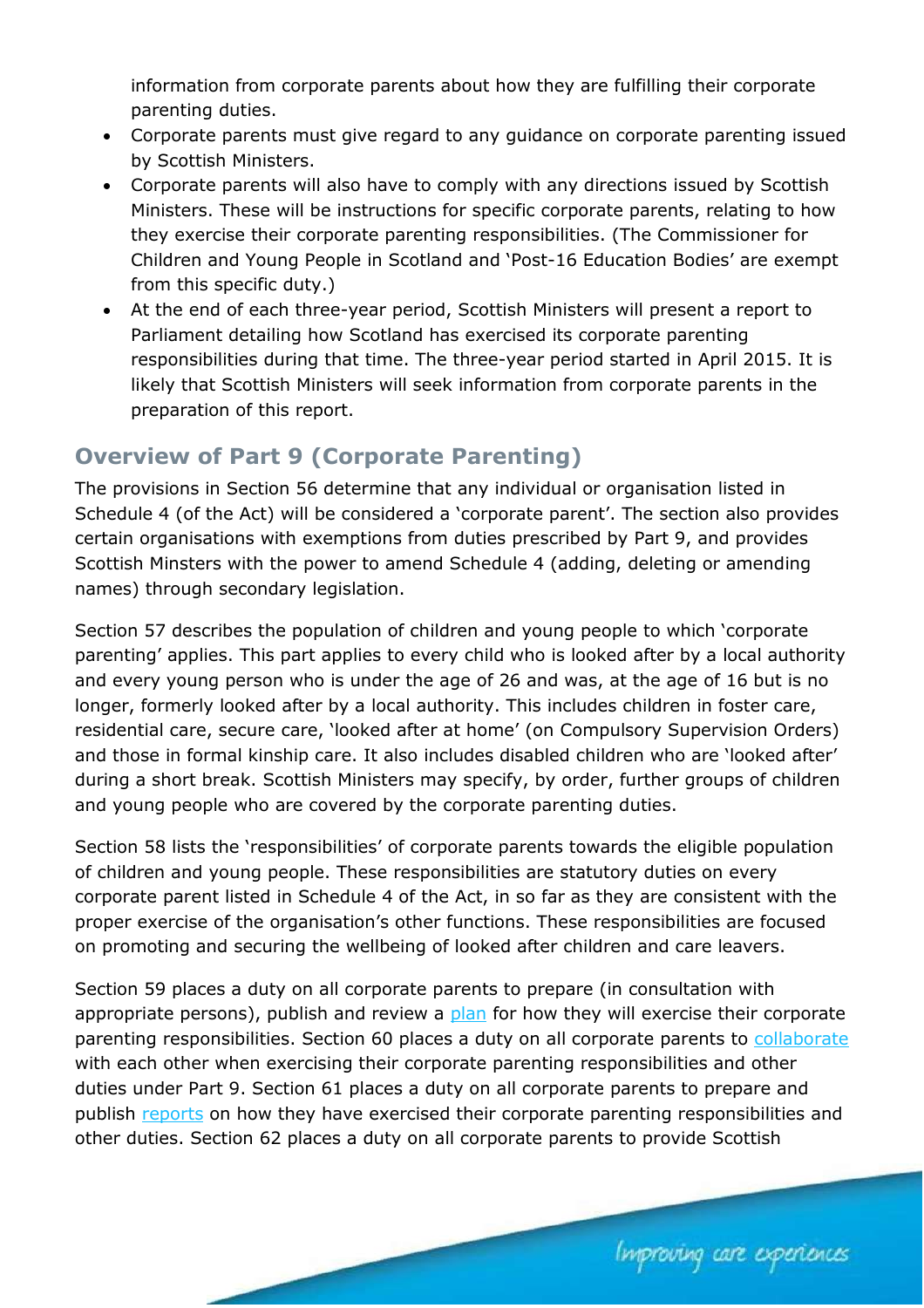Ministers with information about how they have exercised their corporate parenting responsibilities and other duties.

Section 63 places a duty on all corporate parents to follow guidance (relating to corporate parenting) issued by Scottish Ministers. This guidance could be specific to an individual or group of corporate parents. The section also places a duty on Scottish Ministers to consult with the corporate parents to whom guidance relates, before issuing or revising it. Section 64 provides Scottish Ministers with powers to direct corporate parents about how they exercise their corporate parenting responsibilities and other duties. (Please note that [statutory guidance](http://www.gov.scot/Resource/0048/00483676.pdf) on corporate parenting was published by the Scottish Government in August 2015.)

Section 65 places a duty on Scottish Ministers to lay a report before the Scottish Parliament at the end of each three-year period, setting out how they have exercised their corporate parenting responsibilities during that period.

### **Who is a 'Corporate Parent'?**

l,

From April 2015 any person or public body listed in Schedule 4 is considered a 'Corporate Parent'. This includes:

| $\overline{1}$ | Scottish Ministers <sup>1</sup>                      | $\overline{2}$ | A local authority                                                                                   |
|----------------|------------------------------------------------------|----------------|-----------------------------------------------------------------------------------------------------|
| $\overline{3}$ | National Convener of Children's Hearings<br>Scotland | $\overline{4}$ | Children's Hearings Scotland                                                                        |
| 5              | The Principal Reporter                               | 6              | Scottish Children's Reporter Administration                                                         |
| $\overline{7}$ | A health board                                       |                | A board constituted under section $2(1)$ b of<br>the National Health Service (Scotland) Act<br>1978 |
| 9              | Healthcare Improvement Scotland                      | 10             | <b>Scottish Qualifications Authority</b>                                                            |
| 11             | Skills Development Scotland                          | 12             | Social Care and Social Work Improvement<br>Scotland (also known as the 'Care<br>Inspectorate')      |
| 13             | Scottish Social Services Council (SSSC)              | 14             | Scottish Sports Council (also known as<br>Sport Scotland)                                           |
| 15             | Chief Constable of the Police Service of<br>Scotland | 16             | Scottish Police Authority                                                                           |
| 17             | Scottish Fire and Rescue Service                     | 18             | Scottish Legal Aid Board                                                                            |

Improving care experiences

 $1$  The term 'Scottish Ministers' refers to the Scottish Government and its agencies. These include the Prison Service, Student Awards Agency for Scotland and Education Scotland. For further details please see the frequently asked questions section.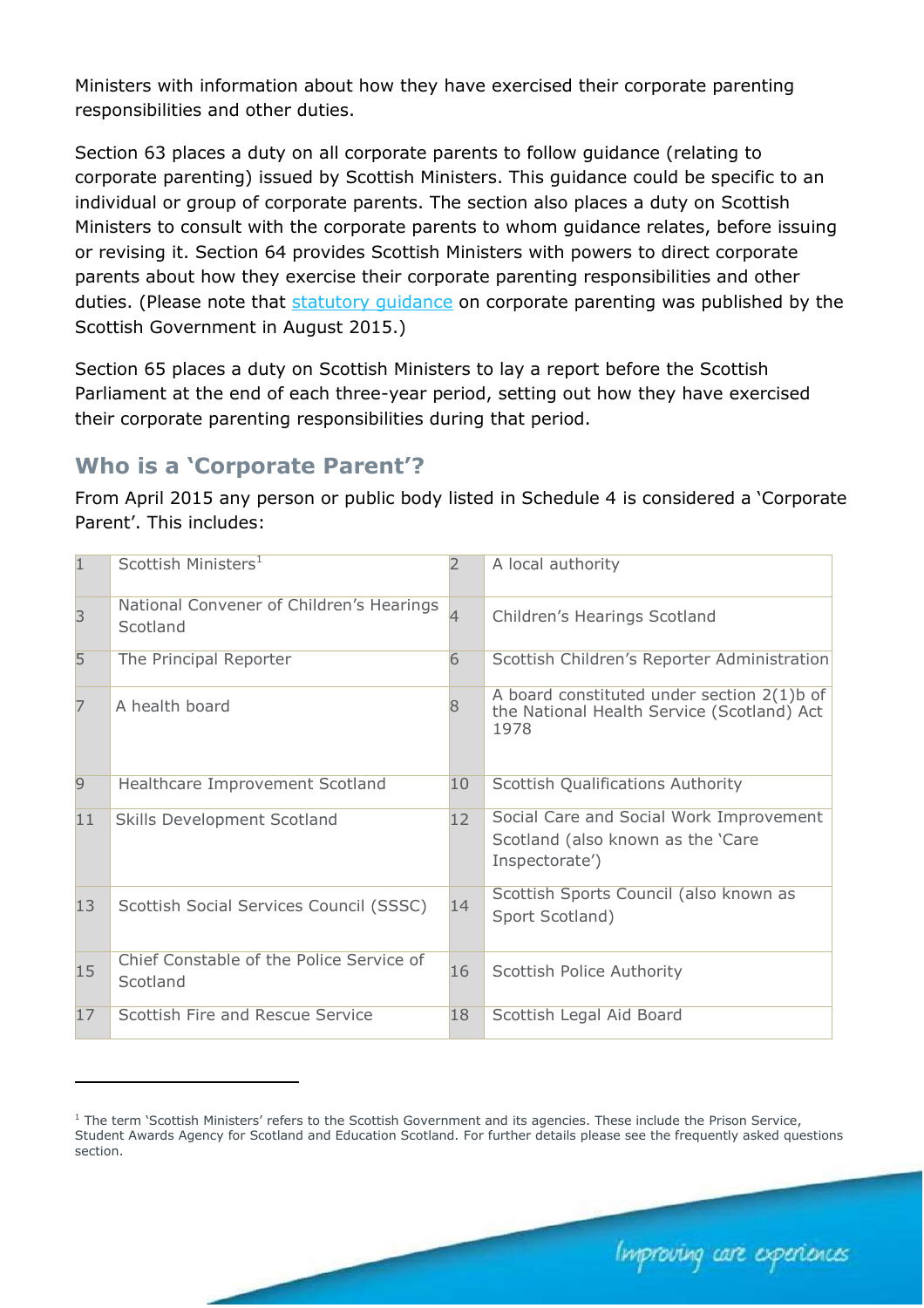| 19 | Children and Young People's<br>Commissioner Scotland (CYPCS) | 20 | Mental Welfare Commission for Scotland                                                                                                 |
|----|--------------------------------------------------------------|----|----------------------------------------------------------------------------------------------------------------------------------------|
| 21 | Scottish Housing Regulator                                   | 22 | Bord na Gáidhlig                                                                                                                       |
| フ3 | Creative Scotland                                            | 24 | A body which is a 'post-16 education body'<br>for the purposes of the Further and Higher<br>Education (Scotland) Act 2005 <sup>2</sup> |

Scottish Ministers may, through secondary legislation, modify this list. They can add or delete individuals or organisations, or amend existing entries (to reflect, for instance, a change of name).

The Commissioner for Children and Young People in Scotland and post-16 education bodies are exempt from the requirement that Corporate Parents must follow directions from Scottish Ministers (Sections 56 and 64). Scottish Ministers, who are themselves corporate parents, are not obliged to prepare a report on how they have exercised their corporate parenting duties (Section 61), or to follow directions from Scottish Ministers. In respect of the first of these exemptions, it should be noted that Scottish Ministers are still under a duty to report on how they have exercised their corporate parenting duties, but in their case it is specifically to Parliament every three years (Section 65).

# **Population to which Part 9 (Corporate Parenting) applies**

Part 9 (Corporate Parenting) of the Act applies to all looked after children and care leavers. A child or young person is considered to be 'looked after' if they fall into one of the categories set out in Section 17(6) of the Children (Scotland) Act 1995, as amended by Schedule 2 of the Adoption and Children (Scotland) Act 2007. These categories are:

- Subject to a supervision requirement set by a Children's Hearing (including those on a Compulsory Supervision Order and living at home with birth parent(s) ('looked after at home')).
- Accommodated by a local authority under Section 25 of the Children (Scotland) Act 1995 (otherwise known as a 'voluntary agreement').
- Subject to a Permanence Order granted by a court.

l,

• Subject to an order, authorisation or warrant made by the relevant authorities under chapters 2, 3 or 4 of Part II of the Children (Scotland) Act 1995.

A corporate parent's duties apply equally to all looked after children, regardless of the legal route by which they came into care or their placement type when in care (i.e.

Improving care experiences

<sup>&</sup>lt;sup>2</sup> The term 'post-16 education body' refers to all colleges and universities in Scotland. For further details please see the frequently asked questions section.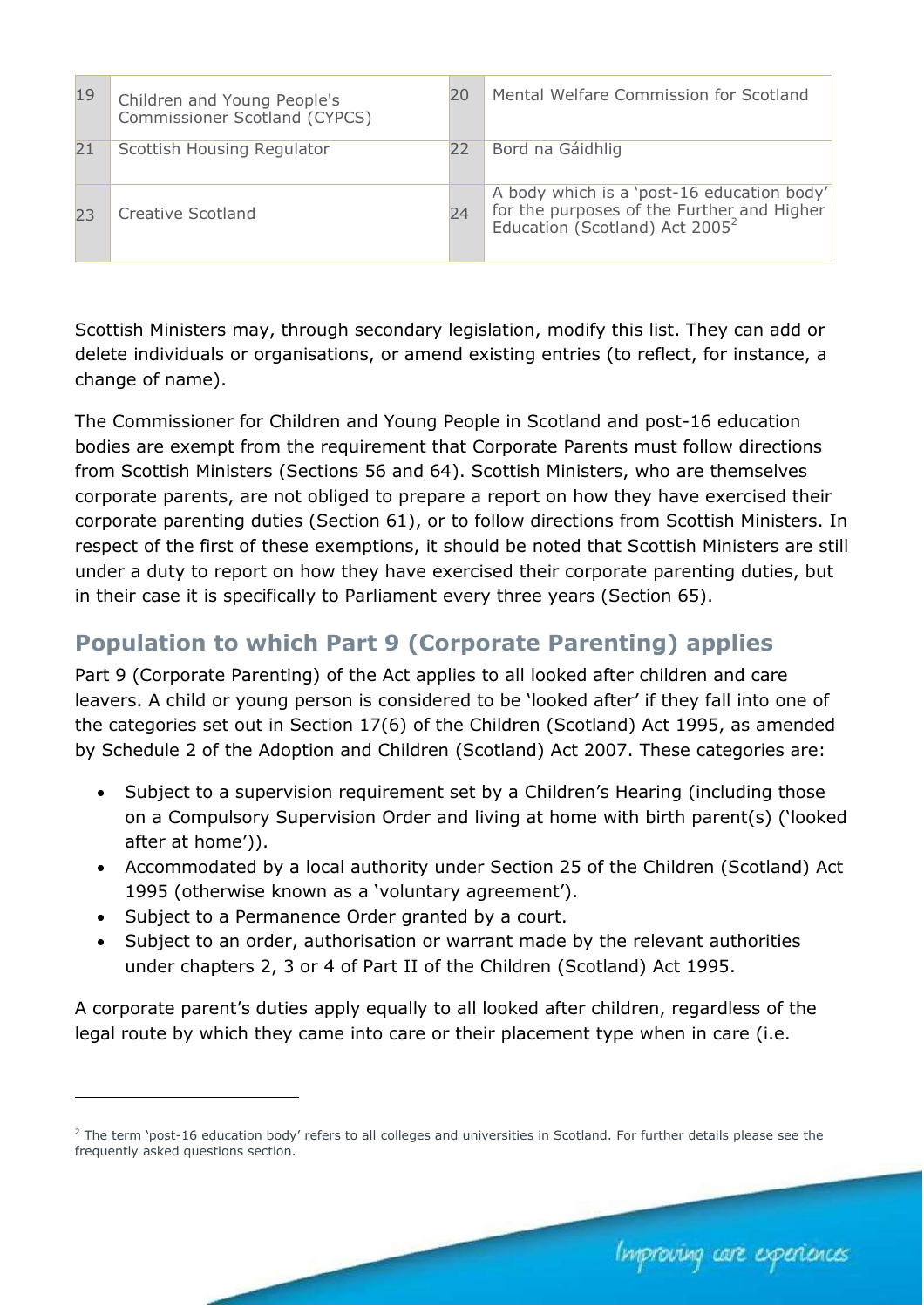kinship care, looked after at home, short break provision, foster care and residential care).

A corporate parent's duties also extend to 'care leavers' (Section 57(1b)). As of April 2015, young people become 'care leavers' if they:

- (i) ceased to be looked after on their 16th birthday or at any subsequent time, and
- (ii) are under the age of 26.

Under Part 9 Scottish Ministers have the power to extend (through secondary legislation) the application of 'corporate parenting' to new groups of formerly looked after young people in the future. For details about the changes to aftercare (including definitions of care leavers) introduced by the Act, please see [Inform: Parts 10 and 11 \(Aftercare and](https://www.celcis.org/knowledge-bank/search-bank/inform-children-and-young-people-act-aftercare-and-continuing-care/)  [Continuing Care\).](https://www.celcis.org/knowledge-bank/search-bank/inform-children-and-young-people-act-aftercare-and-continuing-care/)

### **Corporate parenting responsibilities**

Part 9 (Section 58) sets out the 'responsibilities' of corporate parents towards children and young people. These 'responsibilities' are legal duties which every corporate parent must fulfil, and they represent the principal content on which corporate parents will be expected to report. These six duties are:

- 1. To be [alert](https://www.celcis.org/files/9114/5926/0819/Corporate-parenting-Implementation-Note-2-to-be-alert-and-assess.pdf) to matters which, or which might, adversely affect the wellbeing of looked after children and care leavers.
- 2. To [assess](https://www.celcis.org/files/9114/5926/0819/Corporate-parenting-Implementation-Note-2-to-be-alert-and-assess.pdf) the needs of those children and young people for services and support it provides.
- 3. To [promote](https://www.celcis.org/files/6114/5926/2754/Corporate-parenting-Implementation-Note-5-promote-opportunities-access.pdf) the interests of those children and young people.
- 4. To seek to provide looked after children and care leavers with [opportunities](https://www.celcis.org/files/6114/5926/2754/Corporate-parenting-Implementation-Note-5-promote-opportunities-access.pdf) to participate in activities designed to promote their wellbeing.
- 5. To take action to help looked after children and care leavers:
	- [access](https://www.celcis.org/files/6114/5926/2754/Corporate-parenting-Implementation-Note-5-promote-opportunities-access.pdf) the opportunities being provided (as per number 4 above) and
	- make use of the services, and access the support, which they provide.
- 6. To take any other action it considers appropriate for the purpose of *improving* the way in which it exercises its functions in relation to looked after children and care leavers.

The Act states that these duties must be fulfilled "in so far as consistent with the proper exercise" of a corporate parent's other functions (Section 58(1)). Simply put, this means that corporate parents must consider how they fulfil these 'responsibilities' within the scope of their day-to-day functions. There is not an expectation, for instance, that corporate parents begin providing services directly to children and young people if this is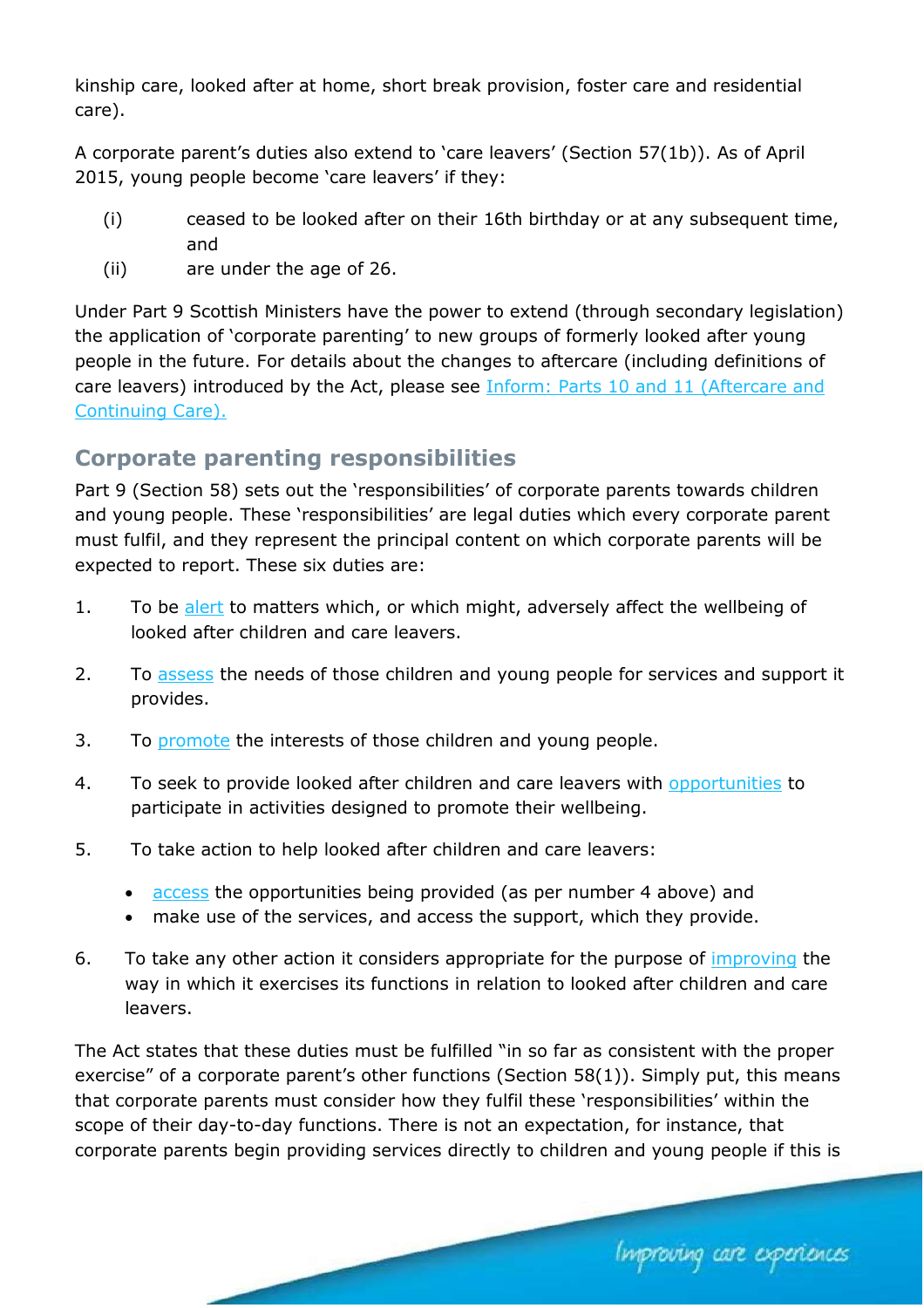not already one of their functions. Similarly, corporate parenting responsibilities/duties should not inhibit an organisation or individual from fulfilling their other functions.

Scottish Ministers have the power, through secondary legislation, to modify the list of corporate parenting duties, including making amendments specific to an individual or group of corporate parents (Section 58(2)).

### **Corporate Parenting plans**

The Act requires every corporate parent to "prepare a [plan](https://www.celcis.org/files/4514/5926/1023/Corporate-parenting-Implementation-Note-4-planning-and-reporting.pdf) for how it proposes to exercise its corporate parenting responsibilities" (Section 59(1a)). Statutory guidance from the Scottish Government provides corporate parents with more detail about the requirements of these plans, but essentially corporate parents must address how they have planned to meet each of the 'responsibilities', explaining how they (alone or in collaboration) will fulfil their duties.

In preparing (or revising) their plan, corporate parents must consult with other corporate parents, and any other organisations and persons that they think relevant (Section 59(2)). This includes looked after children and young people and care leavers.

Corporate parents must keep their 'corporate parenting plan' under review (Section 59(1b)). This involves having systems in place to regularly collect and analyse information relating to performance, and seeking and analysing feedback from children and young people who have accessed services or participated in activities. Corporate parents should evidence (through their reporting duty) that they have been active in reviewing and revising their plan in order to ensure their activities are as effective as possible.

The Act also requires corporate parents to publish their plans (including any revised plan) (Section 59(3)). They are to do so 'in such manner as it considers appropriate', which could involve publishing it together with, or as part of, another plan or document. It should also be noted that 'publication' refers to making the plan publicly available. Whatever the format the plan takes (i.e. standalone or part of a wider strategy document) stakeholders should be able to access it.

### **Reports by Corporate Parents**

Every corporate parent must also publish a [report](https://www.celcis.org/files/4514/5926/1023/Corporate-parenting-Implementation-Note-4-planning-and-reporting.pdf) on how they have exercised their corporate parenting responsibilities and other Part 9 duties (such as the duty to collaborate with other corporate parents). The Act does not specify the content of these reports, but statutory guidance specifies that, as a minimum, corporate parenting reports must include information on

• How the corporate parent has exercised the Section 58 duties (the 'corporate parenting responsibilities')

Improving care experiences

• How the corporate parent has fulfilled its functions in respect to planning,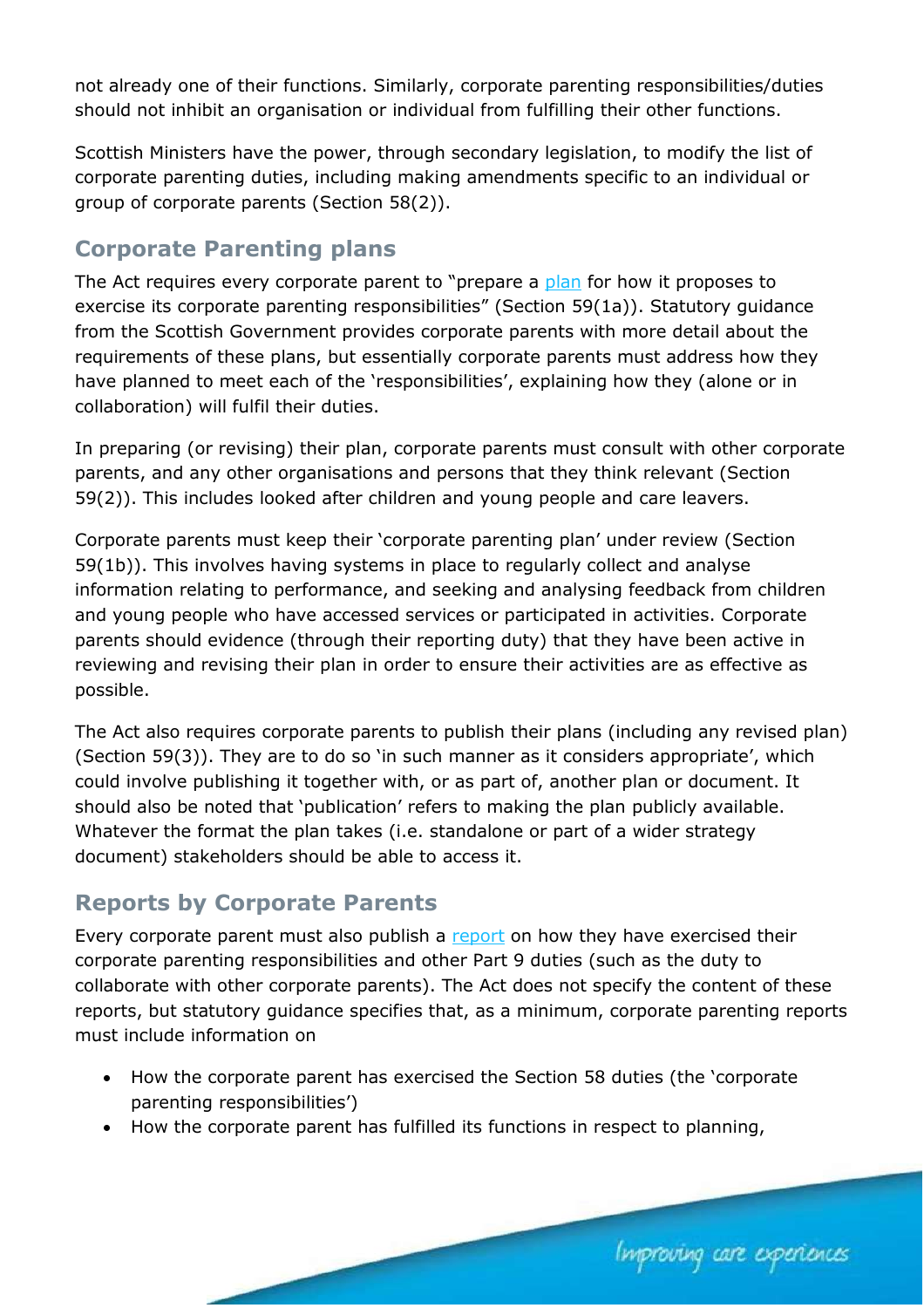collaborative working, preparing reports, and, where relevant, providing information to and following directions from Scottish Ministers.

Reports must be based on data and analysis; narrative descriptions of activity will not be sufficient. Reports should detail the performance of corporate parents, including the outcomes achieved. It is recommended that corporate parents set clear objectives within their plans, which their performance can be measured and reported on.

The Act does not prescribe a timeframe within which these reports must be published, but in view of the fact that Scottish Ministers are under a duty to provide a report to Parliament every three years (starting from April 2015), it is advisable that other corporate parents adopt a similar reporting schedule. There are also reporting duties for some public bodies (as listed in Schedules 1-3) under Part 1: Rights of Children, Part 4: Provision of Named Persons and Part 5: Child's Plan of the Act.

As with corporate parenting plans, the regular corporate parenting reports should be published in a manner the corporate parent 'considers appropriate'. This means they can be published together with, or as part of, another report or document. They can also be prepared and published jointly, between corporate parents.

### **Collaborative working among corporate parents**

Part 9 of the Act requires all corporate parents, in so far as is reasonably practicable, to [collaborate](https://www.celcis.org/files/6914/5926/1037/Corporate-parenting-Implementation-Note-3-collaboration.pdf) with each other when exercising their corporate parenting responsibilities and other (Part 9) duties (Section 60). Collaboration could include, as suggested above, the development, monitoring and publication of a joint corporate parenting plan and/or report. But it could also involve:

- a) Sharing information
- b) Providing advice and/or assistance
- c) Coordinating activities (and seeking to prevent duplication)
- d) Sharing responsibility for action
- e) Funding activities jointly.

The Act does not require corporate parents to collaborate at all times, but (in so far as it is practicable to do so) they must if it would help to safeguard or promote the wellbeing of looked after children and young people.

### **Providing information to Scottish Ministers**

Part 9 (Section 62) places a duty on all corporate parents to provide Scottish Ministers with information about how they are exercising their corporate parenting responsibilities, and their duties around planning, collaborating and reporting. In practical terms, this means corporate parents will have to provide Ministers with their latest 'corporate parenting report', which should capture all the relevant information, including standards of performance, and outcomes achieved over the course of the 'corporate parenting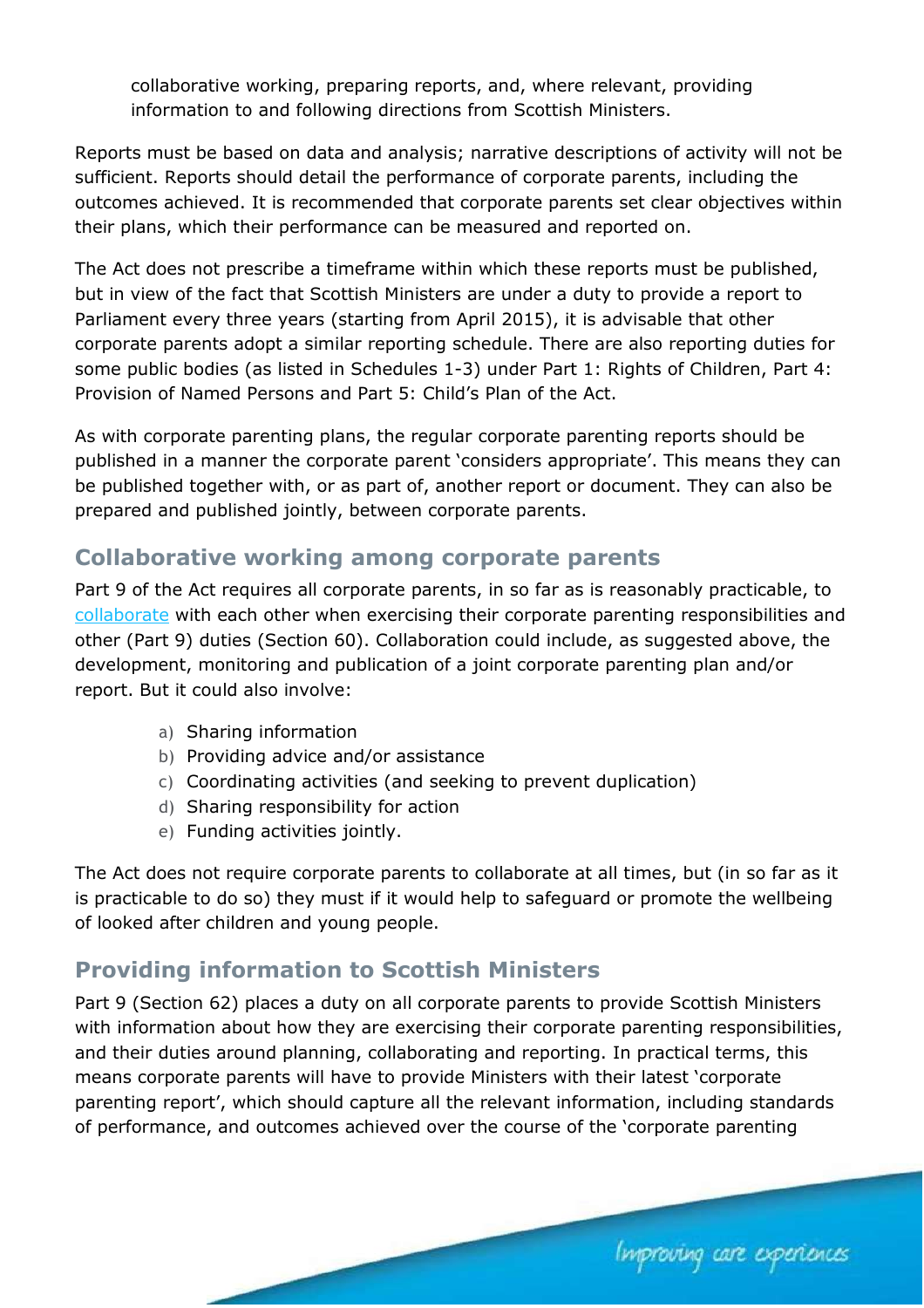plan'.

### **Reports by Scottish Ministers**

Scottish Ministers must, as soon as practicable after the end of each three-year period (starting April 2015), present to the Scottish Parliament a report on how they have exercised their corporate parenting responsibilities during that period. That report will, like other corporate parenting reports, talk to the various duties applied to Ministers by Part 9 of the 2014 Act.

However, to ensure that the Scottish Parliament receives a complete report on corporate parenting activity across the country, it is likely that Scottish Ministers will request (and summarise) information from other corporate parents in preparation of their parliamentary report.

## **Directions to corporate parents**

Corporate parents must comply with directions issued by the Scottish Ministers (Section 64). These 'directions' will take the form of secondary legislation (such as regulations), and will relate to how a specific (or group of) corporate parent(s) exercise their corporate parenting duties. A direction could, for instance, instruct a corporate parent to make certain training or employment opportunities available to looked after children and young people, as part of the corporate parent's duty to provide opportunities which promote their wellbeing.

Before issuing, revising or revoking a direction, the Act requires Scottish Ministers to consult the corporate parents to which it relates, and any other persons they consider appropriate (e.g. looked after children and young people).

Under the Act, the Commissioner for Children and Young People in Scotland (CYPCS) and colleges (a 'post-16 education body' for the purposes of the Further and Higher Education (Scotland) Act 2005) are not subject to this section of Part 9. This means that Scottish Ministers cannot issue directions to these organisations.

### **Guidance on corporate parenting**

All corporate parents (with no exemptions) must give regard to any guidance about corporate parenting issued by the Scottish Ministers (Section 63). This provision makes complying with the guidance a statutory duty.

Guidance from Scottish Minsters was issued in August 2015 and includes advice and information about how corporate parents should:

- exercise their corporate parenting responsibilities;
- promote awareness of their corporate parenting responsibilities;
- plan, collaborate or report.

Improving care experiences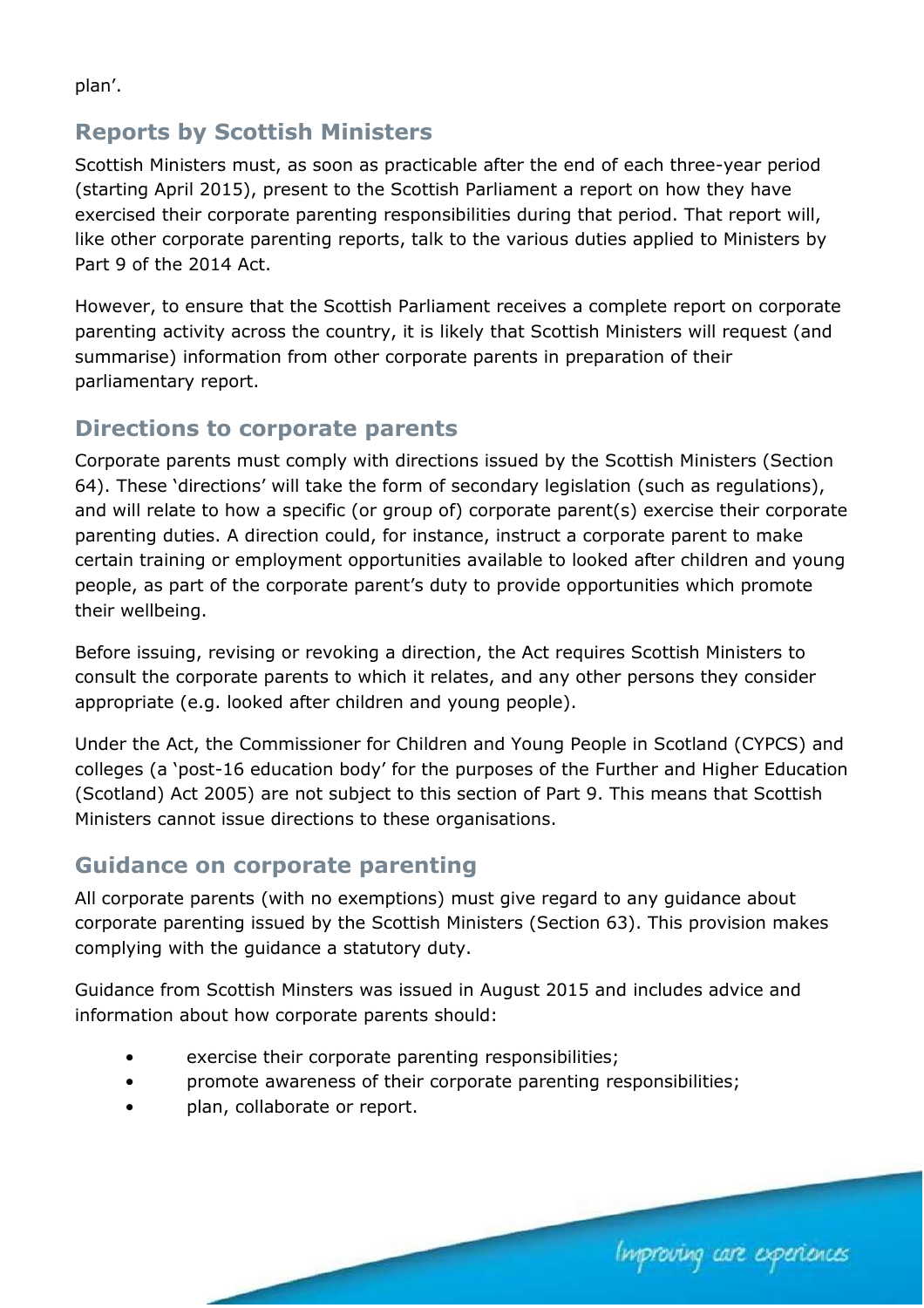# **Frequently asked questions**

#### **Q. What is Corporate Parenting?**

A. Part 9 of the Children and Young People (Scotland) Act 2014 (the Act) puts the concept of corporate parenting onto a statutory footing for the first time in Scotland. It establishes a framework of duties and responsibilities for relevant public bodies requiring them to be systemic and proactive in their efforts to meet the needs of looked after children and care leavers.

[Statutory Guidance](http://www.gov.scot/Resource/0048/00483676.pdf) on Part 9 published by the Scottish Government in August 2015 specifies that corporate parenting refers to an organisation's performance of actions necessary to uphold the rights and secure the wellbeing of a looked after child or care leaver, and through which their physical, emotional, spiritual, social and educational development is promoted, from infancy though to adulthood. Corporate parenting is about certain organisations listening to the needs, fears and wishes of children and young people, and being proactive and determined in their collective efforts to meet them.

#### **Q. Who is a Corporate Parent?**

A. Schedule 4 of the Act sets out who is a Corporate Parent. This list includes: Scottish Ministers, local authorities, health boards, Police Scotland, Scottish Fire and Rescue Service, Children's Hearings Scotland, Scottish Children's Reporter Administration, and the Commissioner for Children and Young People; inspection, scrutiny and regulatory bodies (Care Inspectorate, Health Improvement Scotland, Mental Welfare Commission, Scottish Housing Regulator and Scottish Social Services Council); education, training and funding bodies (Scottish Qualifications Authority, Skills Development Scotland, Scottish Legal Aid Board, Bord na Gáidhlig, Creative Scotland and Sport Scotland). Any post-16 educational institutions which receive funding through the Scottish Funding Council are also corporate parents, this includes all colleges and universities in Scotland. The Act allows Scottish Ministers to be able to add a person or persons or remove or modify the list, by order.

#### **Q. What parts of the Scottish Government are corporate parents?**

A. The reference to 'Scottish Ministers' in Schedule 4 means that all of the Scottish Government will be considered a corporate parent. That covers all directorates and agencies, including the Executive Agencies. These Executive Agencies are organisations set up to perform a specific task(s), but which report directly to Ministers. The Scottish Government's Executive Agencies are (at the time of writing, January 2017): Accountant in Bankruptcy; Disclosure Scotland; Education Scotland; Scottish Prison Service; Scottish Public Pensions Agency; Student Awards Agency for Scotland; and Transport Scotland.

#### **Q. Who is entitled to corporate parenting**

A. Part 9 applies equally to all looked after children, regardless of the legal route by which they came into care or their placement type when in care (i.e. kinship care, looked after at home, short-break provision, foster care and residential care). Care leavers who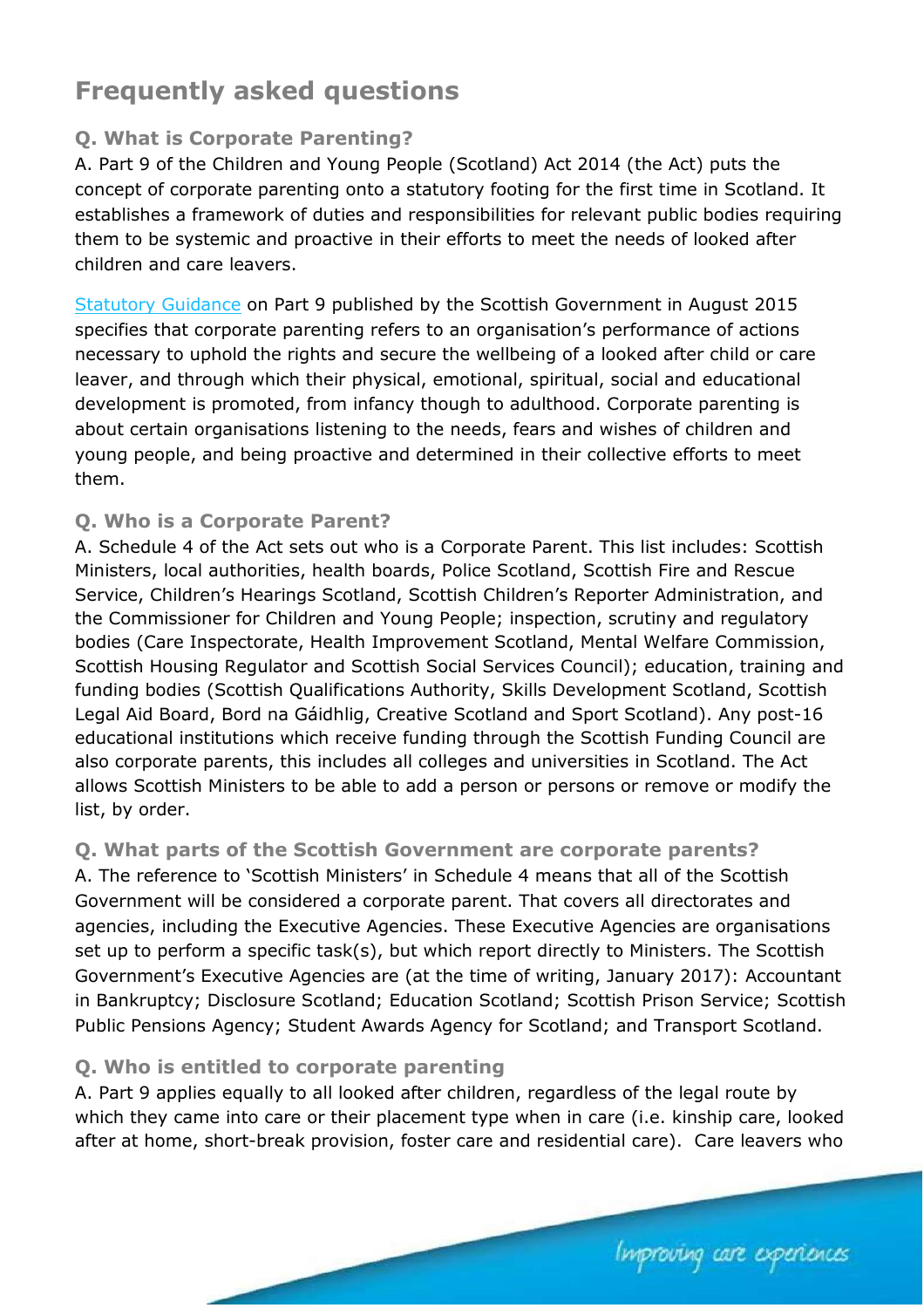ceased to be looked after on their 16th birthday or at any subsequent time, and are under the age of 26, are also entitled to corporate parenting.

In line with other parts of the Act, Scottish Ministers have given themselves flexibility to amend or extend eligible populations in order to meet identified need. In the case of Part 9 duties, these could be extended to cover a wider a group of care-experienced young people.

#### **Q. What are the corporate parenting duties?**

A. Section 58 of the Act sets out the corporate parenting duties. It states that it is the duty of every corporate parent (where consistent with their other functions):

- to be alert to matters which could adversely affect the wellbeing of children and young people;
- to assess the needs of those children and young people for support and services it provides;
- to promote the interests of those children and young people;
- to seek to provide those children and young people with opportunities to participate in activities designed to advance their wellbeing
- to take such action as it considers appropriate to help those children and young people to access those opportunities and to make use of services, and access the support which it provides
- to take any other action it considers appropriate to improve the way in which it carries out its functions in relation to those children and young people.

There is flexibility in the Act for Ministers to adjust the list of corporate parenting duties and to modify their application to particular corporate parents by order. This allows for flexibility when certain duties might be more appropriate to apply to specific corporate parents.

#### **Q. What do corporate parents have to do?**

A. The responsibilities of corporate parents are set out in Part 9 of the Act. Corporate Parents have a duty to plan, review, monitor and report on how they are fulfilling their corporate parenting responsibilities as set out in Section 58 of the Act. They also have a duty to collaborate with one another, and to provide Scottish Ministers with information as requested.

Although the Scottish Ministers are corporate parents, there is an exception for them in relation to certain provisions, due to their special position in relation to some of the duties. Further detail can be found paragraph 144 of the **Statutory Guidance** on Part 9.

#### **Q. How can children and young people seek redress if a corporate parent does not fulfil their duties?**

Children and young people should have access to independent advocacy services to raise any concerns if the duties of corporate parents are not being fulfilled. All children and young people should be aware of complaint procedures for corporate parents and these should be provided in an accessible and age-appropriate format. For children and young

Improving care experiences